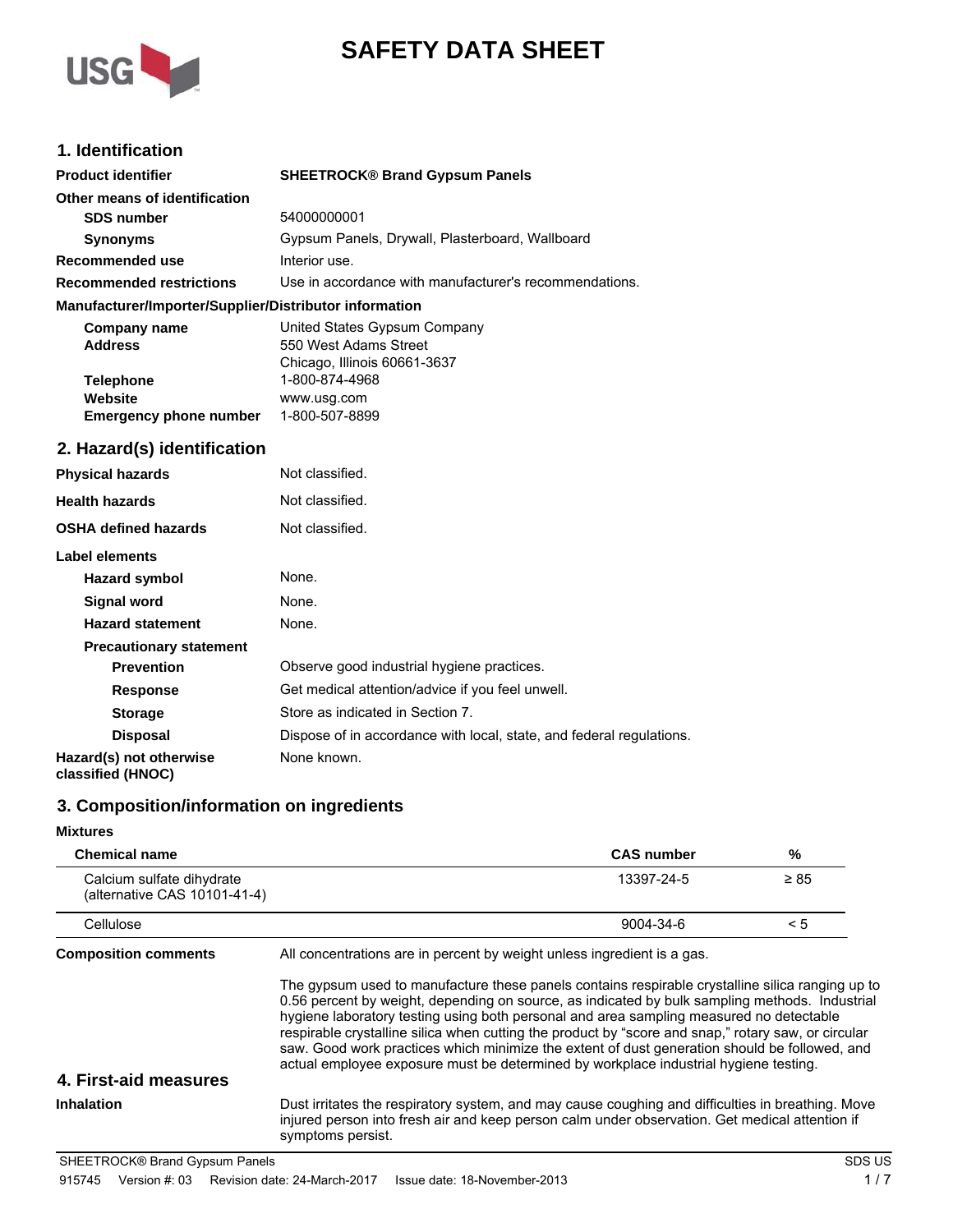| <b>Skin contact</b>                                                          | Contact with dust: Rinse area with plenty of water. Get medical attention if irritation develops or<br>persists.                                                                                                          |  |
|------------------------------------------------------------------------------|---------------------------------------------------------------------------------------------------------------------------------------------------------------------------------------------------------------------------|--|
| Eye contact                                                                  | Dust in the eyes: Do not rub eyes. Flush thoroughly with water. If irritation occurs, get medical<br>assistance.                                                                                                          |  |
| Ingestion                                                                    | Rinse mouth. Get medical attention if symptoms occur.                                                                                                                                                                     |  |
| <b>Most important</b><br>symptoms/effects, acute and<br>delayed              | Under normal conditions of intended use, this material does not pose a risk to health. Dust may<br>irritate throat and respiratory system and cause coughing.                                                             |  |
| Indication of immediate<br>medical attention and special<br>treatment needed | Provide general supportive measures and treat symptomatically.                                                                                                                                                            |  |
| <b>General information</b>                                                   | Ensure that medical personnel are aware of the material(s) involved.                                                                                                                                                      |  |
| 5. Fire-fighting measures                                                    |                                                                                                                                                                                                                           |  |
| Suitable extinguishing media                                                 | Use fire-extinguishing media appropriate for surrounding materials.                                                                                                                                                       |  |
| Unsuitable extinguishing<br>media                                            | Not applicable.                                                                                                                                                                                                           |  |
| Specific hazards arising from<br>the chemical                                | Not a fire hazard.                                                                                                                                                                                                        |  |
| Special protective equipment<br>and precautions for firefighters             | Selection of respiratory protection for firefighting: follow the general fire precautions indicated in<br>the workplace. Self-contained breathing apparatus and full protective clothing must be worn in<br>case of fire. |  |
| <b>Fire-fighting</b><br>equipment/instructions                               | Use standard firefighting procedures and consider the hazards of other involved materials.                                                                                                                                |  |
| <b>Specific methods</b>                                                      | Cool material exposed to heat with water spray and remove it if no risk is involved.                                                                                                                                      |  |
| 6. Accidental release measures                                               |                                                                                                                                                                                                                           |  |
| Personal precautions,<br>protective equipment and<br>amaraanay nroooduroo    | See Section 8 of the SDS for Personal Protective Equipment.                                                                                                                                                               |  |

**emergency procedures Methods and materials for containment and cleaning up** No specific clean-up procedure noted. For waste disposal, see Section 13 of the SDS.

**Environmental precautions** Avoid discharge to drains, sewers, and other water systems.

# **7. Handling and storage**

| Precautions for safe handling                                   | Use work methods which minimize dust production. Avoid inhalation of dust and contact with skin<br>and eyes. Wear appropriate personal protective equipment. Wash hands after handling. Observe<br>good industrial hygiene practices. When moving board with a forklift or similar equipment, it is<br>essential that the equipment be rated capable of handling the loads. The forks should always be<br>long enough to extend completely through the width of the load. Fork spacing between supports<br>should be one half the length of the panels or base being handled so that a maximum of 4' extends<br>beyond the supports on either end. |
|-----------------------------------------------------------------|----------------------------------------------------------------------------------------------------------------------------------------------------------------------------------------------------------------------------------------------------------------------------------------------------------------------------------------------------------------------------------------------------------------------------------------------------------------------------------------------------------------------------------------------------------------------------------------------------------------------------------------------------|
|                                                                 | Follow traditional building practices; such as management of water away from the interior of the<br>structure to avoid the growth of mold, mildew and fungus. Remove any building products<br>suspected of being exposed to sustained moisture and considered conducive to mold growth from<br>the job site. Gypsum panels are very heavy, awkward loads posing the risk of severe back injury.<br>Use proper lifting techniques.                                                                                                                                                                                                                  |
| Conditions for safe storage,<br>including any incompatibilities | Store in a cool, dry, well-ventilated place. Store away from incompatible materials. Protect product<br>from physical damage. Protect from weather and prevent exposure to sustained moisture. Gypsum<br>Association literature (GA-801-07) recommends storing board flat to avoid damaging edges.<br>warping the board and the potential safety hazards of the board falling over. However, in other<br>situations, storing the board flat may cause a tripping hazard or exceed floor limit loads. If stacking                                                                                                                                   |

more than 6 inches to avoid too much lateral weight against the wall.

board vertically, leave at least 4 inches from the wall to decrease the risk of falling board and no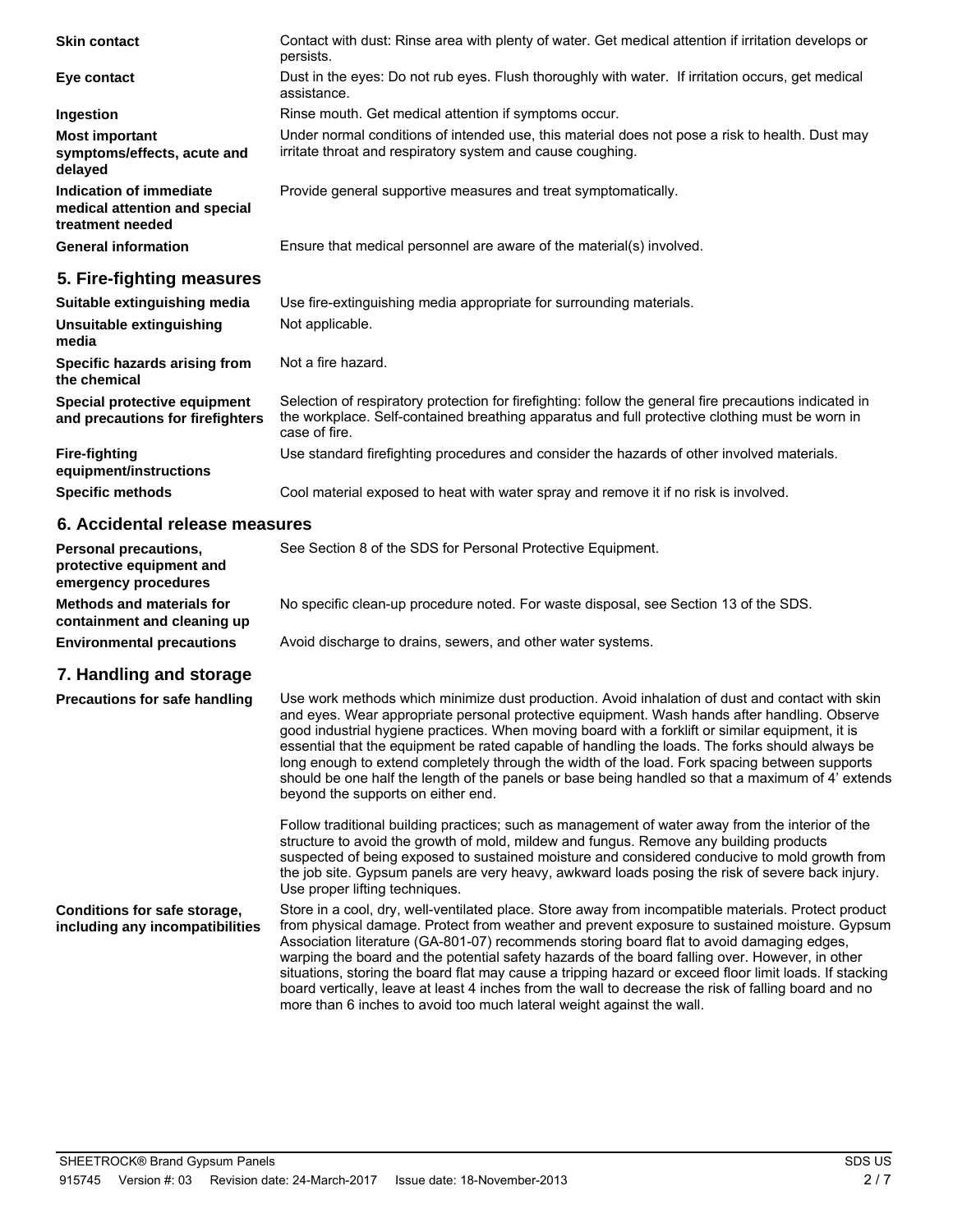# **8. Exposure controls/personal protection**

## **Occupational exposure limits**

**US. OSHA Table Z-1 Limits for Air Contaminants (29 CFR 1910.1000)**

| <b>Components</b>                                                                | <b>Type</b>                                                                                                                                                                                                                                                                                                                                                                                                                                                                                                                                                                                                                                                                                                                                             | <b>Value</b>                              | <b>Form</b>                                        |
|----------------------------------------------------------------------------------|---------------------------------------------------------------------------------------------------------------------------------------------------------------------------------------------------------------------------------------------------------------------------------------------------------------------------------------------------------------------------------------------------------------------------------------------------------------------------------------------------------------------------------------------------------------------------------------------------------------------------------------------------------------------------------------------------------------------------------------------------------|-------------------------------------------|----------------------------------------------------|
| Calcium sulfate dihydrate<br>(alternative CAS<br>10101-41-4) (CAS<br>13397-24-5) | PEL                                                                                                                                                                                                                                                                                                                                                                                                                                                                                                                                                                                                                                                                                                                                                     | $5$ mg/m $3$                              | Respirable fraction.                               |
| Cellulose (CAS 9004-34-6)                                                        | PEL                                                                                                                                                                                                                                                                                                                                                                                                                                                                                                                                                                                                                                                                                                                                                     | 15 mg/m3<br>$5$ mg/m $3$<br>15 mg/m3      | Total dust.<br>Respirable fraction.<br>Total dust. |
| <b>US. ACGIH Threshold Limit Values</b>                                          |                                                                                                                                                                                                                                                                                                                                                                                                                                                                                                                                                                                                                                                                                                                                                         |                                           |                                                    |
| <b>Components</b>                                                                | <b>Type</b>                                                                                                                                                                                                                                                                                                                                                                                                                                                                                                                                                                                                                                                                                                                                             | <b>Value</b>                              | Form                                               |
| Calcium sulfate dihydrate<br>(alternative CAS<br>10101-41-4) (CAS<br>13397-24-5) | <b>TWA</b>                                                                                                                                                                                                                                                                                                                                                                                                                                                                                                                                                                                                                                                                                                                                              | 10 mg/m3                                  | Inhalable fraction.                                |
| Cellulose (CAS 9004-34-6)                                                        | <b>TWA</b>                                                                                                                                                                                                                                                                                                                                                                                                                                                                                                                                                                                                                                                                                                                                              | 10 mg/m3                                  |                                                    |
| US. NIOSH: Pocket Guide to Chemical Hazards                                      |                                                                                                                                                                                                                                                                                                                                                                                                                                                                                                                                                                                                                                                                                                                                                         |                                           |                                                    |
| <b>Components</b>                                                                | <b>Type</b>                                                                                                                                                                                                                                                                                                                                                                                                                                                                                                                                                                                                                                                                                                                                             | Value                                     | Form                                               |
| Calcium sulfate dihydrate<br>(alternative CAS<br>10101-41-4) (CAS<br>13397-24-5) | <b>TWA</b>                                                                                                                                                                                                                                                                                                                                                                                                                                                                                                                                                                                                                                                                                                                                              | $5$ mg/m $3$                              | Respirable.                                        |
| Cellulose (CAS 9004-34-6)                                                        | <b>TWA</b>                                                                                                                                                                                                                                                                                                                                                                                                                                                                                                                                                                                                                                                                                                                                              | $10$ mg/m $3$<br>$5$ mg/m $3$<br>10 mg/m3 | Total<br>Respirable.<br>Total                      |
| <b>Biological limit values</b>                                                   | No biological exposure limits noted for the ingredient(s).                                                                                                                                                                                                                                                                                                                                                                                                                                                                                                                                                                                                                                                                                              |                                           |                                                    |
| Appropriate engineering<br>controls                                              | Provide sufficient ventilation for operations causing dust formation. Observe occupational<br>exposure limits and minimize the risk of exposure.                                                                                                                                                                                                                                                                                                                                                                                                                                                                                                                                                                                                        |                                           |                                                    |
| <b>Eye/face protection</b>                                                       | Individual protection measures, such as personal protective equipment<br>Wear approved safety goggles.                                                                                                                                                                                                                                                                                                                                                                                                                                                                                                                                                                                                                                                  |                                           |                                                    |
| <b>Skin protection</b>                                                           |                                                                                                                                                                                                                                                                                                                                                                                                                                                                                                                                                                                                                                                                                                                                                         |                                           |                                                    |
| <b>Hand protection</b>                                                           | It is a good industrial hygiene practice to minimize skin contact. For prolonged or repeated skin<br>contact use suitable protective gloves.                                                                                                                                                                                                                                                                                                                                                                                                                                                                                                                                                                                                            |                                           |                                                    |
| Other                                                                            | Normal work clothing (long sleeved shirts and long pants) is recommended.                                                                                                                                                                                                                                                                                                                                                                                                                                                                                                                                                                                                                                                                               |                                           |                                                    |
| <b>Respiratory protection</b>                                                    | If engineering controls do not maintain airborne concentrations below recommended exposure<br>limits (where applicable) or to an acceptable level (in countries where exposure limits have not<br>been established), an approved respirator must be worn. Use a NIOSH/MSHA approved air<br>purifying respirator as needed to control exposure. Consult with respirator manufacturer to<br>determine respirator selection, use, and limitations. Use positive pressure, air-supplied respirator<br>for uncontrolled releases or when air purifying respirator limitations may be exceeded. Follow<br>respirator protection program requirements (OSHA 1910.134 and ANSI Z88.2) for all respirator<br>use. Observe any medical surveillance requirements. |                                           |                                                    |
| <b>Thermal hazards</b>                                                           | None.                                                                                                                                                                                                                                                                                                                                                                                                                                                                                                                                                                                                                                                                                                                                                   |                                           |                                                    |
| <b>General hygiene</b><br>considerations                                         | Always observe good personal hygiene measures, such as washing after handling the material<br>and before eating, drinking, and/or smoking. Routinely wash work clothing and protective<br>equipment to remove contaminants. Observe any medical surveillance requirements.                                                                                                                                                                                                                                                                                                                                                                                                                                                                              |                                           |                                                    |
| 9. Physical and chemical properties                                              |                                                                                                                                                                                                                                                                                                                                                                                                                                                                                                                                                                                                                                                                                                                                                         |                                           |                                                    |
| Appearance                                                                       | Paper faced with gypsum core.                                                                                                                                                                                                                                                                                                                                                                                                                                                                                                                                                                                                                                                                                                                           |                                           |                                                    |

| Appearance            | Paper Taced With Gypsum Core. |
|-----------------------|-------------------------------|
| <b>Physical state</b> | Solid.                        |
| Form                  | Panel.                        |
| Color                 | Gray to off-white.            |
| Odor                  | Low to no odor.               |
| <b>Odor threshold</b> | Not applicable.               |
|                       |                               |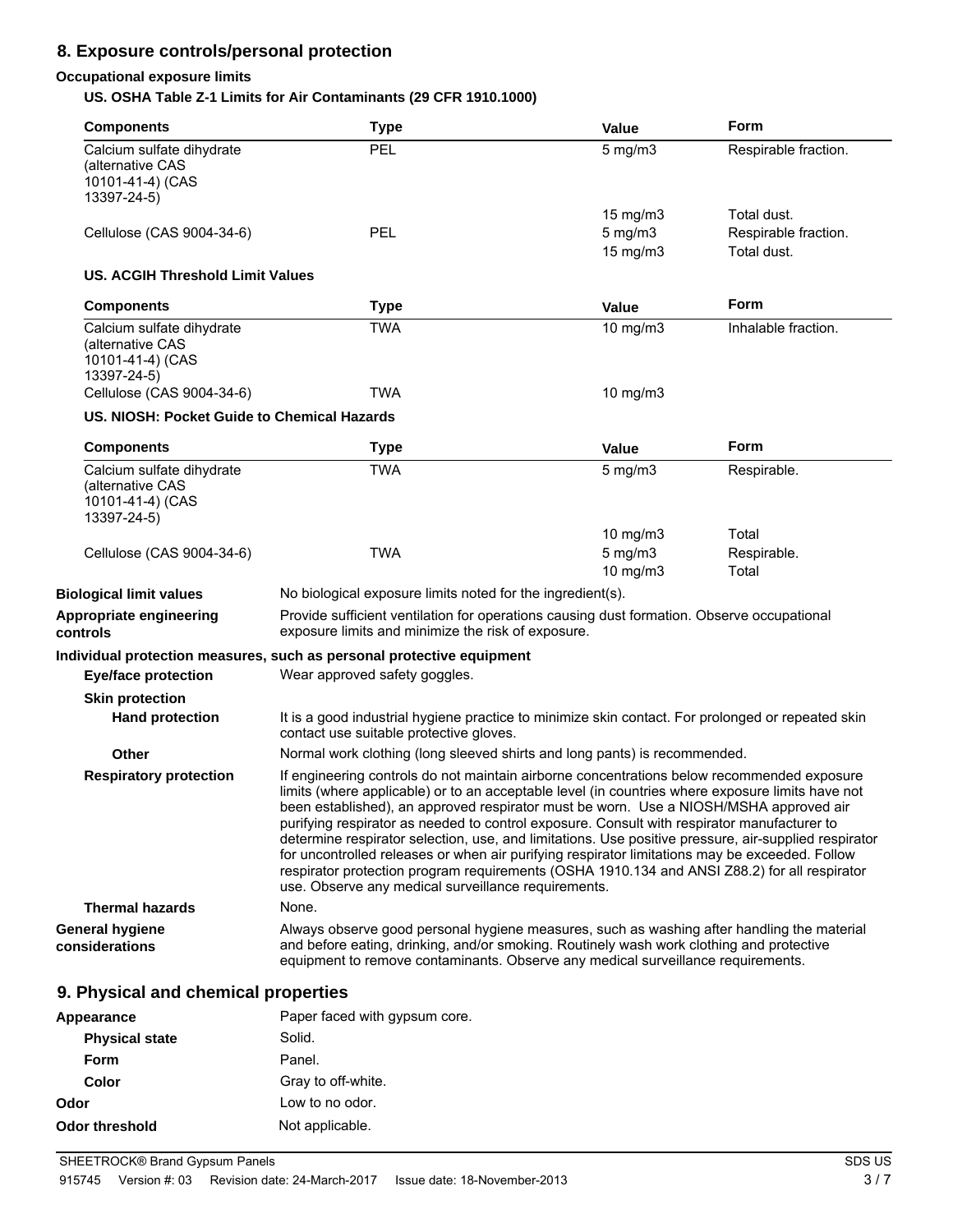| рH                                                | $6 - 8$                      |
|---------------------------------------------------|------------------------------|
| <b>Melting point/freezing point</b>               | Not applicable.              |
| Initial boiling point and boiling<br>range        | Not applicable.              |
| <b>Flash point</b>                                | Not applicable.              |
| <b>Evaporation rate</b>                           | Not applicable.              |
| Flammability (solid, gas)                         | Not applicable.              |
| Upper/lower flammability or explosive limits      |                              |
| <b>Flammability limit - lower</b><br>(%)          | Not applicable.              |
| <b>Flammability limit - upper</b><br>$(\%)$       | Not applicable.              |
| Explosive limit - lower (%)                       | Not applicable.              |
| Explosive limit - upper (%)                       | Not applicable.              |
| Vapor pressure                                    | Not applicable.              |
| Vapor density                                     | Not applicable.              |
| <b>Relative density</b>                           | 2.32 (Gypsum) (H2O=1)        |
| Solubility(ies)                                   |                              |
| <b>Solubility (water)</b>                         | $0.26$ g/100 g (H2O)         |
| <b>Partition coefficient</b><br>(n-octanol/water) | Not applicable.              |
| <b>Auto-ignition temperature</b>                  | Not applicable.              |
| <b>Decomposition temperature</b>                  | 2642 °F (1450 °C)            |
| <b>Viscosity</b>                                  | Not applicable.              |
| <b>Other information</b>                          |                              |
| <b>Bulk density</b>                               | $41 - 58$ lb/ft <sup>3</sup> |
| <b>Particle size</b>                              | Varies.                      |
| VOC (Weight %)                                    | $0\%$                        |

# **10. Stability and reactivity**

| <b>Reactivity</b>                            | Not available.                                       |
|----------------------------------------------|------------------------------------------------------|
| <b>Chemical stability</b>                    | Material is stable under normal conditions.          |
| <b>Possibility of hazardous</b><br>reactions | Hazardous polymerization does not occur.             |
| <b>Conditions to avoid</b>                   | Contact with incompatible materials.                 |
| Incompatible materials                       | Strong oxidizing agents. Strong acids.               |
| <b>Hazardous decomposition</b><br>products   | Calcium oxides, carbon dioxide, and carbon monoxide. |

# **11. Toxicological information**

### **Information on likely routes of exposure**

| Ingestion                                                                          | Not likely, due to the form of the product.                                                                                                     |
|------------------------------------------------------------------------------------|-------------------------------------------------------------------------------------------------------------------------------------------------|
| <b>Inhalation</b>                                                                  | Mechanical processing may generate dust. Gypsum dust has an irritant action on mucous<br>membranes of the upper respiratory tract and eyes (1). |
| <b>Skin contact</b>                                                                | Under normal conditions of intended use, this material does not pose a skin hazard. Gypsum was<br>not found to be a skin irritant (2).          |
| Eye contact                                                                        | Mechanical processing may generate dust. Direct contact with eyes may cause temporary<br>irritation (1).                                        |
| Symptoms related to the<br>physical, chemical and<br>toxicological characteristics | Under normal conditions of intended use, this material does not pose a risk to health.                                                          |
| Information on toxicological effects                                               |                                                                                                                                                 |
| <b>Acute toxicity</b>                                                              | Low hazard.                                                                                                                                     |
|                                                                                    |                                                                                                                                                 |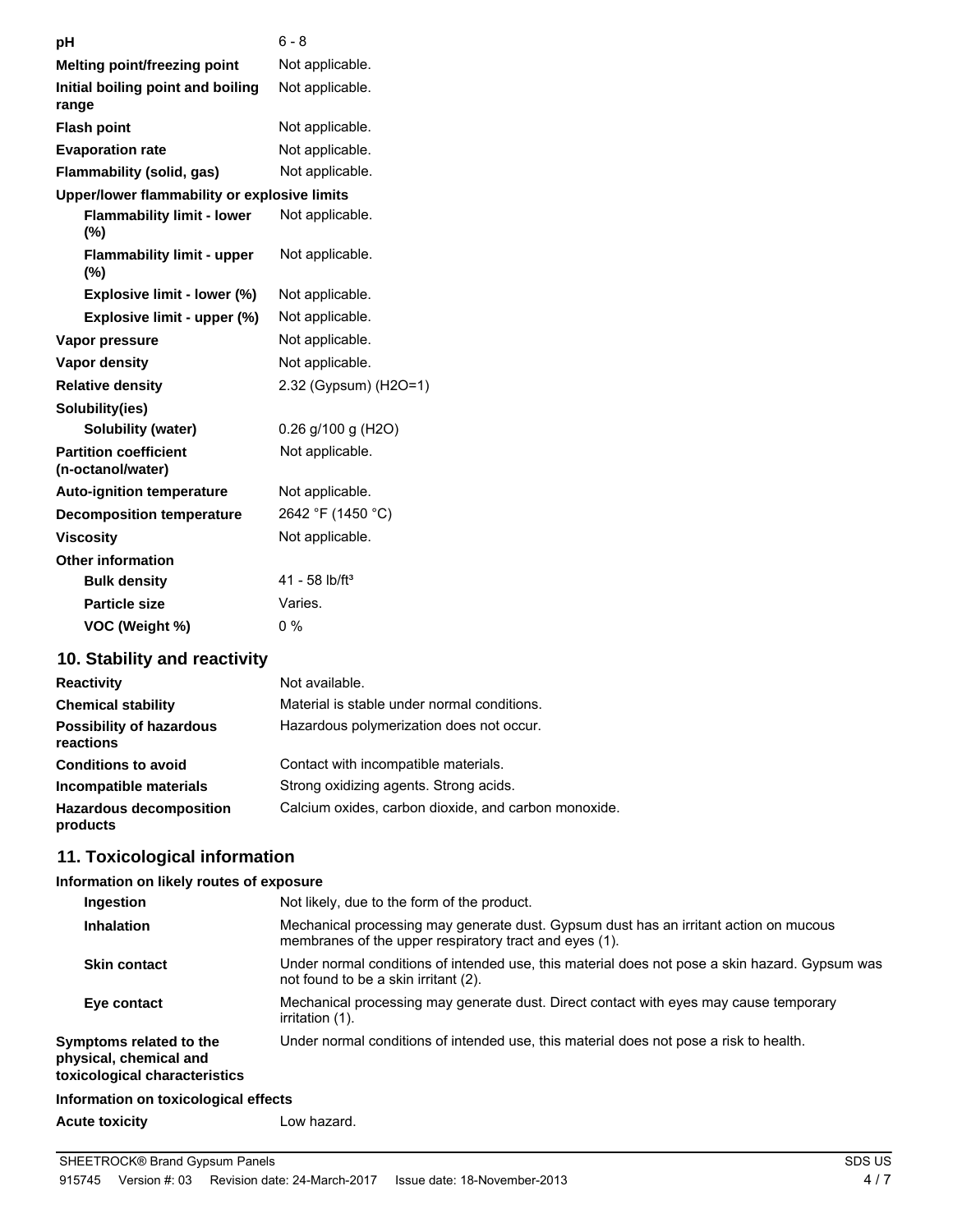| <b>Skin corrosion/irritation</b>                      | Gypsum was not found to be a skin irritant.                                                                                                   |
|-------------------------------------------------------|-----------------------------------------------------------------------------------------------------------------------------------------------|
| Serious eye damage/eye<br><i>irritation</i>           | Gypsum does not cause serious eye damage or irritation.                                                                                       |
| Respiratory or skin sensitization                     |                                                                                                                                               |
| <b>Respiratory sensitization</b>                      | No data available, but based on results from the skin sensitization study, calcium sulfate is not<br>expected to be a respiratory sensitizer. |
| <b>Skin sensitization</b>                             | Not a skin sensitizer (2).                                                                                                                    |
| <b>Germ cell mutagenicity</b>                         | No evidence of mutagenic potential exists (3,4,5).                                                                                            |
| Carcinogenicity                                       | No evidence of carcinogenic potential exists (6).                                                                                             |
|                                                       | OSHA Specifically Regulated Substances (29 CFR 1910.1001-1050)                                                                                |
| Not listed.                                           |                                                                                                                                               |
| <b>Reproductive toxicity</b>                          | No evidence of reproductive toxicity exists (2).                                                                                              |
| Specific target organ toxicity -<br>single exposure   | Not toxic to lung tissue.                                                                                                                     |
| Specific target organ toxicity -<br>repeated exposure | Not toxic to lung tissue (6).                                                                                                                 |
| <b>Aspiration hazard</b>                              | Due to the physical form of the product it is not an aspiration hazard.                                                                       |
| <b>Further information</b>                            | Pre-existing skin and respiratory conditions including dermatitis, asthma and chronic lung disease<br>might be aggravated by exposure.        |

## **12. Ecological information**

| <b>Ecotoxicity</b>                                                      | The product components are not classified as environmentally hazardous. However, this does not<br>exclude the possibility that large or frequent spills can have a harmful or damaging effect on the<br>environment. |                |  |                                                            |
|-------------------------------------------------------------------------|----------------------------------------------------------------------------------------------------------------------------------------------------------------------------------------------------------------------|----------------|--|------------------------------------------------------------|
| <b>Components</b>                                                       |                                                                                                                                                                                                                      | <b>Species</b> |  | <b>Test Results</b>                                        |
| Calcium sulfate dihydrate (alternative CAS 10101-41-4) (CAS 13397-24-5) |                                                                                                                                                                                                                      |                |  |                                                            |
| <b>Aquatic</b>                                                          |                                                                                                                                                                                                                      |                |  |                                                            |
| Fish                                                                    | <b>LC50</b>                                                                                                                                                                                                          |                |  | Fathead minnow (Pimephales promelas) > 1970 mg/l, 96 hours |
| Persistence and degradability                                           | Not applicable for the salt of inorganic compounds. Calcium sulfate dissolves in water without<br>undergoing chemical degradation.                                                                                   |                |  |                                                            |
| <b>Bioaccumulative potential</b>                                        | Bioaccumulation is not expected.                                                                                                                                                                                     |                |  |                                                            |
| <b>Mobility in soil</b>                                                 | Calcium sulfate has a low potential for adsorption to soil. If water is applied, gypsum dissolves and<br>the calcium and sulfate ions are mobile and penetrate the subsoil (7).                                      |                |  |                                                            |
| Other adverse effects                                                   | None expected.                                                                                                                                                                                                       |                |  |                                                            |

## **13. Disposal considerations**

| <b>Disposal instructions</b>             | Dispose in accordance with applicable federal, state, and local regulations. Recycle responsibly. |
|------------------------------------------|---------------------------------------------------------------------------------------------------|
| Local disposal regulations               | Dispose of in accordance with local regulations.                                                  |
| Hazardous waste code                     | Not regulated.                                                                                    |
| Waste from residues / unused<br>products | Dispose of in accordance with local regulations.                                                  |
| Contaminated packaging                   | Dispose of in accordance with local regulations.                                                  |

## **14. Transport information**

## **DOT**

Not regulated as dangerous goods.

## **IATA**

Not regulated as dangerous goods.

### **IMDG**

Not regulated as dangerous goods.

**Transport in bulk according to** Not applicable. This product is a solid. Therefore, bulk transport is governed by IMSBC code. **Annex II of MARPOL 73/78 and**

# **the IBC Code**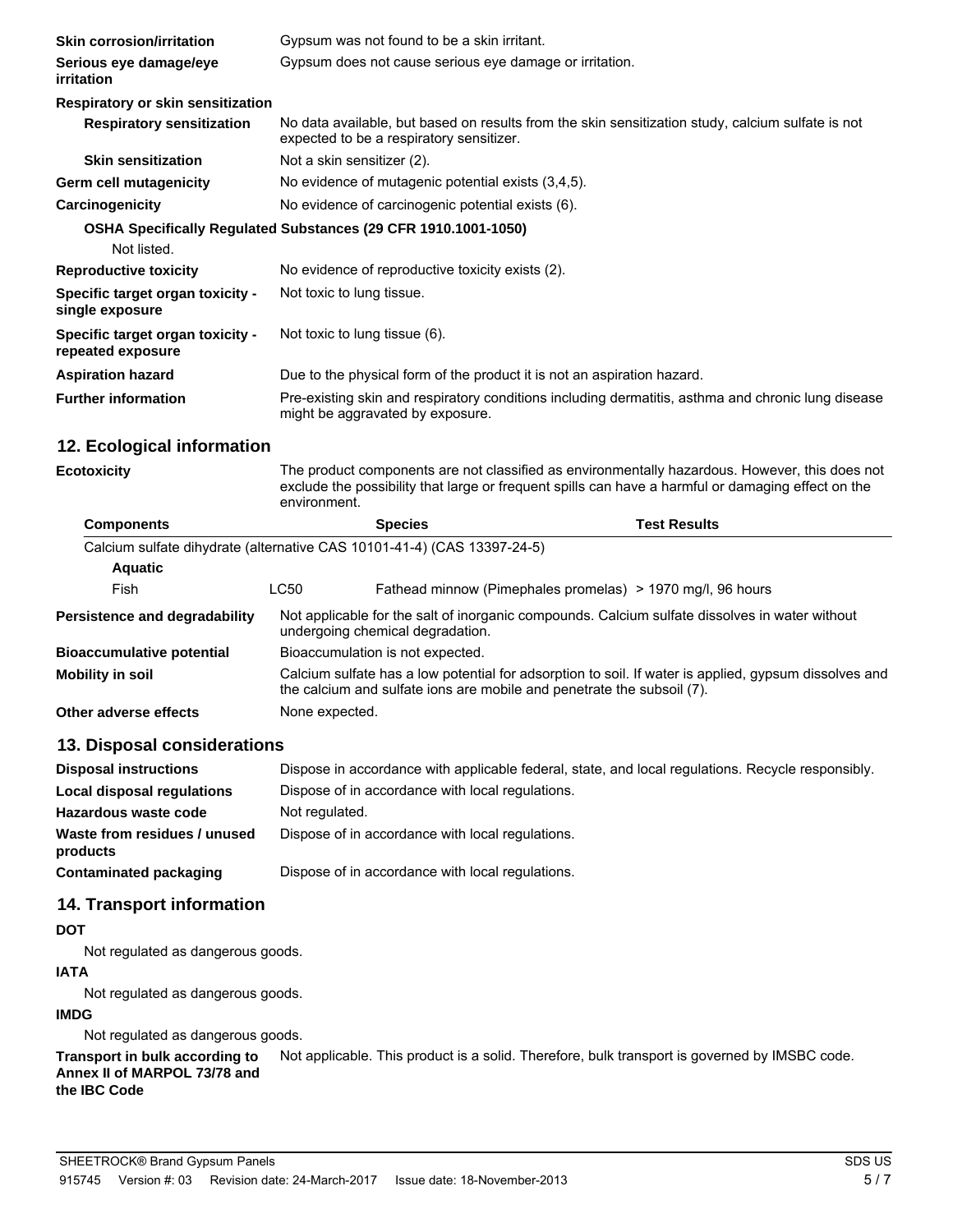## **15. Regulatory information**

**US federal regulations** This product is not hazardous according to OSHA 29CFR 1910.1200.

**TSCA Section 12(b) Export Notification (40 CFR 707, Subpt. D)**

Not regulated.

**OSHA Specifically Regulated Substances (29 CFR 1910.1001-1050)**

Not listed.

**CERCLA Hazardous Substance List (40 CFR 302.4)**

Not listed.

**Superfund Amendments and Reauthorization Act of 1986 (SARA)**

**Hazard categories** Immediate Hazard - No Delayed Hazard - No Fire Hazard - No Pressure Hazard - No Reactivity Hazard - No

### **SARA 302 Extremely hazardous substance**

Not listed.

**SARA 311/312 Hazardous chemical** No

### **SARA 313 (TRI reporting)**

Not regulated.

#### **Other federal regulations**

**Clean Air Act (CAA) Section 112 Hazardous Air Pollutants (HAPs) List**

Not regulated.

**Clean Air Act (CAA) Section 112(r) Accidental Release Prevention (40 CFR 68.130)**

#### Not regulated.

**Safe Drinking Water Act** Not regulated.

#### **(SDWA)**

**US state regulations** This product does not contain a chemical known to the State of California to cause cancer, birth defects or other reproductive harm.

#### **US. Massachusetts RTK - Substance List**

Calcium sulfate dihydrate (alternative CAS 10101-41-4) (CAS 13397-24-5) Cellulose (CAS 9004-34-6)

#### **US. New Jersey Worker and Community Right-to-Know Act**

Calcium sulfate dihydrate (alternative CAS 10101-41-4) (CAS 13397-24-5) Cellulose (CAS 9004-34-6)

#### **US. Pennsylvania Worker and Community Right-to-Know Law**

Calcium sulfate dihydrate (alternative CAS 10101-41-4) (CAS 13397-24-5) Cellulose (CAS 9004-34-6)

#### **US. Rhode Island RTK**

Not regulated.

### **US. California Proposition 65**

### **US - California Proposition 65 - Carcinogens & Reproductive Toxicity (CRT): Listed substance**

Not listed.

### **International Inventories**

| Country(s) or region        | Inventory name                                | On inventory (yes/no)* |
|-----------------------------|-----------------------------------------------|------------------------|
| United States & Puerto Rico | Toxic Substances Control Act (TSCA) Inventory | No                     |

\*A "Yes" indicates this product complies with the inventory requirements administered by the governing country(s). A "No" indicates that one or more components of the product are not listed or exempt from listing on the inventory administered by the governing country(s).

## **16. Other information, including date of preparation or last revision**

| <b>Issue date</b>    | 18-November-2013 |
|----------------------|------------------|
| <b>Revision date</b> | 24-March-2017    |
| <b>Version</b> #     | 03               |